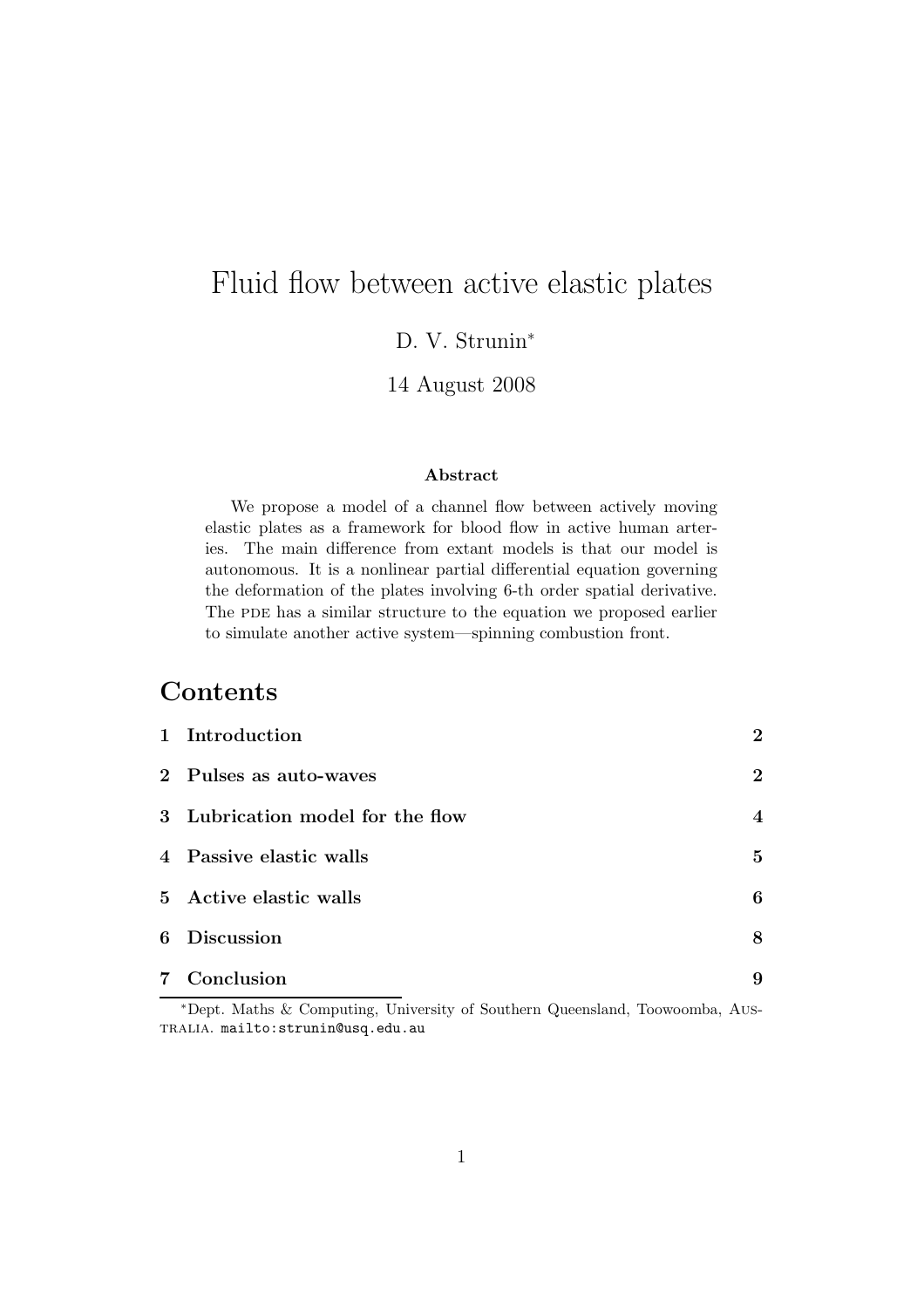## 1 Introduction

The overwhelming majority of mathematical models of arterial blood flow treat arteries as passive material (see, e.g., [1, 2]). A popular approximation of the flow–artery interaction is a proportional increase of the artery's crosssection to an increase of the flow pressure [3]:

$$
p - p_0 \sim \sqrt{A} - \sqrt{A_0} \,,
$$

where  $p_0$  and  $A_0$  are the reference pressure and cross-sectional area respectively. The works focused on pulse modelling [4] interpret pulses as a passive response to time-periodic boundary condition imposed at the artery's inlet.

However, the arteries have muscles which actively push the blood. In some models [5] the arteries do actively exert pressure. However, such models are non-autonomous, that is the active component of the pressure, despite in place, is introduced by an explicit function of time and coordinate. Consequently, the pulses take place because this function already has the form of pulses. Effectively it represents some "outside controller" dictating the system's behaviour.

In this note we propose an approach which leads to an autonomous model of the flow between hypothetically active elastic walls. At this stage we do not claim direct connection with biology, but aim to demonstrate the possibility of constructing such a model.

#### 2 Pulses as auto-waves

The two crucial factors governing the blood flow are pressure gradient and viscous resistance from the walls. Because of the viscosity our model must be dissipative; consequently, the pulses must be auto-waves, that is selfsustained dissipative structures. In distinction from conservative waves such as those on water surface, the auto-waves propagate with unique speed and amplitude.

Previously we formulated an auto-wave model for spinning combustion fronts  $|6|$ :

$$
\frac{\partial F}{\partial t} = \frac{\partial^6 F}{\partial x^6} - \frac{\partial}{\partial x} \left[ \left( \frac{\partial F}{\partial x} \right)^3 \right] + \left( \frac{\partial F}{\partial x} \right)^4.
$$
 (1)

 $F(x, t)$  stands for the position of the front subject to periodic boundary conditions. The front is thought to be a surface (line in 1D case) separating hot burned products from cold fresh composition. It is important to note that the combustion system is active and dissipative: its activity is due to heat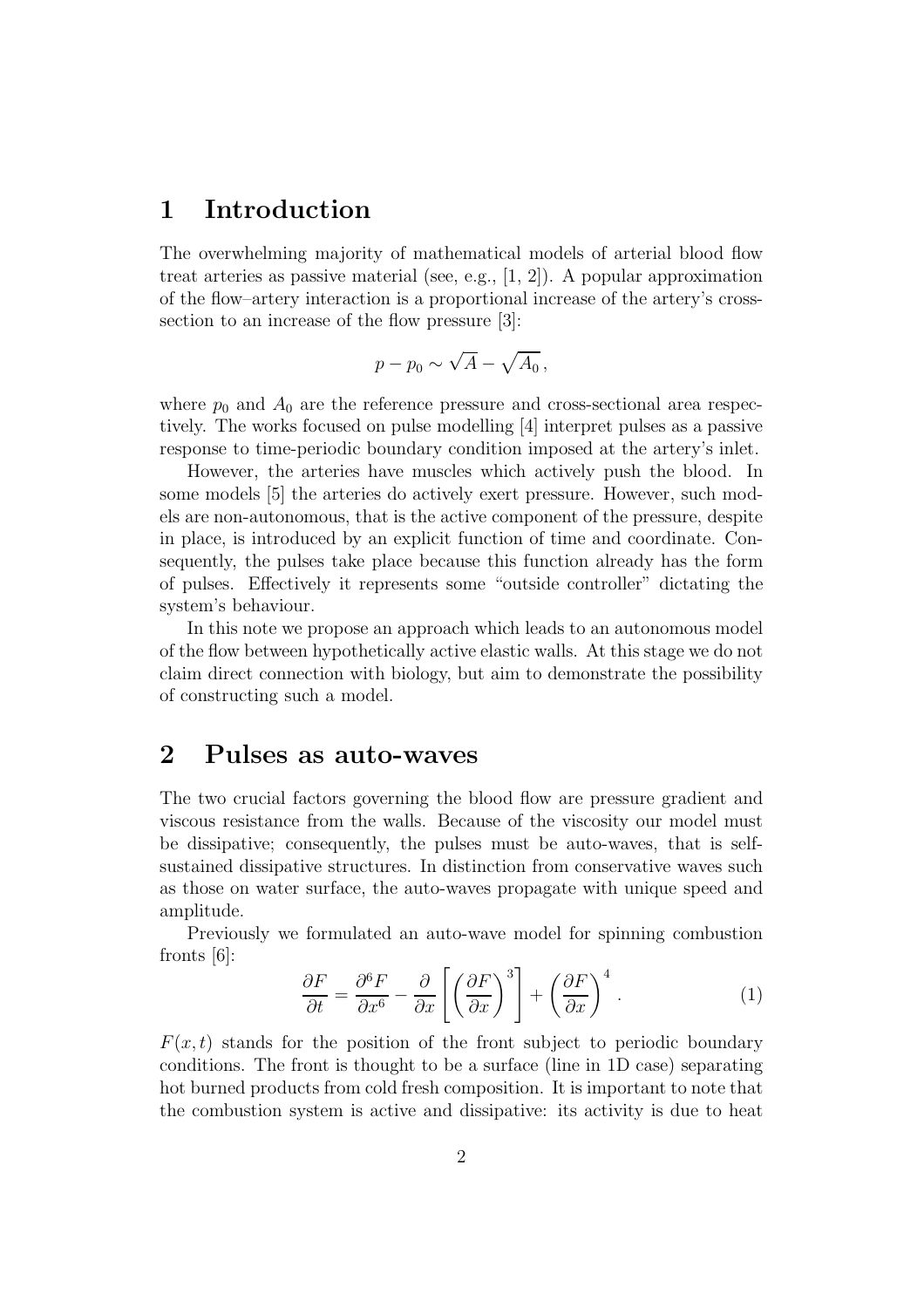

Figure 1: A train of kink-shaped  $(F)$  and pulse-shaped  $(W)$  auto-waves. The F-wave moves upwards and to the left; the W-wave moves horizontally to the left.

generation in a chemical reaction, and dissipation is due to heat conductivity. These features place the combustion fronts and the arterial blood flow into the same category of active dissipative systems.

Upon differentiating on x, equation  $(1)$  can be rewritten in terms of the derivative  $\partial F/\partial x \equiv W$ :

$$
\frac{\partial W}{\partial t} = \frac{\partial^6 W}{\partial x^6} - \frac{\partial^2}{\partial x^2} \left( W^3 \right) + \frac{\partial}{\partial x} \left( W^4 \right) . \tag{2}
$$

A spatially uniform solution  $F = \text{const}$  of (1) and corresponding uniform solution  $W \equiv 0$  of (2) are stable under small perturbations as the linearised equation,  $\partial F/\partial t = \partial^6 F/\partial x^6$ , is purely dissipative.

For brevity, from now on we will use primes/Roman numerals to denote derivatives on x.

Explaining the mechanism of (1), denote typical amplitude of the perturbation of the uniform solution by  $\Delta F > 0$  and typical spatial scale of the perturbation by  $\Delta x > 0$ . If the perturbation is sufficiently large, it grows because of the pumping effect of the (3-rd order) nonlinear source,  $-(F'')' = (-3F'')F''$ . Effectively, this is an anti-diffusion term with the negative multiplier in front of  $F''$ . Evaluate the terms by the order of magnitude in absolute value. We have

$$
(F^{\,\prime\,3})^{\prime}\sim (\Delta F)^3/(\Delta x)^4\,.
$$

As the perturbation grows, the higher-order nonlinearity comes into play:

$$
(F')^4 \sim (\Delta F)^4/(\Delta x)^4.
$$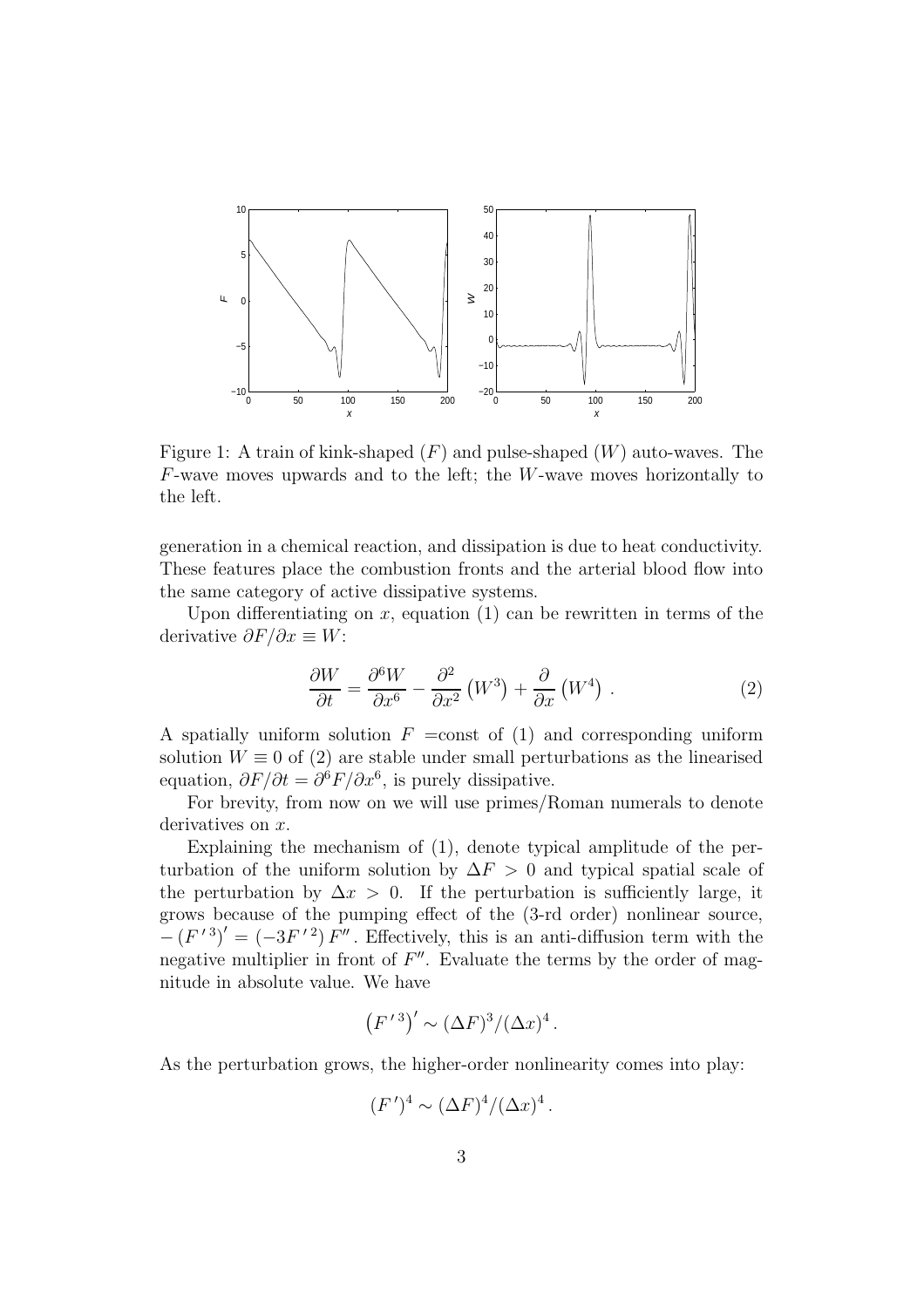It acts so that certain sections of the  $F$  profile become steeper (the  $W$  profile locally surges in amplitude) making  $\Delta x$  small. On those sections the dissipation prevails because it is of higher order in  $\Delta x$ :

$$
F^{VI} \sim \Delta F / (\Delta x)^6.
$$

As a result, the steep sections are smoothed out and the perturbation, instead of turning into a singularity, becomes a smooth self-sustained dissipation structure. It has the form of a train of pulses shown in Fig. 1. Each individual pulse is essentially a stable auto-soliton with the amplitude and speed controlled by the dynamic equation, not initial condition.

We refer to an analogy with damping in a viscous flow between elastic walls. It is known that dissipation for such a flow is represented by 6-th order spatial derivative [7, 8]. This brings an idea to extend the model [7] by source terms representing active motion of the elastic walls in order to make the model structurally similar to (2).

#### 3 Lubrication model for the flow

Consider the flow between elastic walls, assuming symmetry with respect to the middle plane,  $z = 0$ ; hence it will suffice to analyse only half of the flow,  $0 < z < H(t)$ .

Adopting the lubrication theory [7] we equate the pressure gradient to viscous friction:

$$
\frac{\partial^2 v}{\partial z^2} = \frac{1}{\eta} \frac{\partial p}{\partial x},\tag{3}
$$

where x and z are the coordinates along and across the flow respectively,  $v(x, z, t)$  is the flow velocity in the x direction,  $p(x, t)$  is the pressure, and  $\eta$ is the viscosity.

The pressure is assumed z-independent, so that integrating  $(3)$  on z gives

$$
v = \frac{1}{2\eta} \frac{\partial p}{\partial x} \left( z^2 - H^2 \right) + v(x, H, t).
$$
 (4)

The mass flux is

$$
Q = \int_0^H v \, dz = -\frac{H^3}{3\eta} \frac{\partial p}{\partial x} + v(x, H, t) H. \tag{5}
$$

Define the transversal displacement of the wall,  $w(x, t)$ , from the neutral position,  $H_0$ , by

$$
H = H_0 + w \,. \tag{6}
$$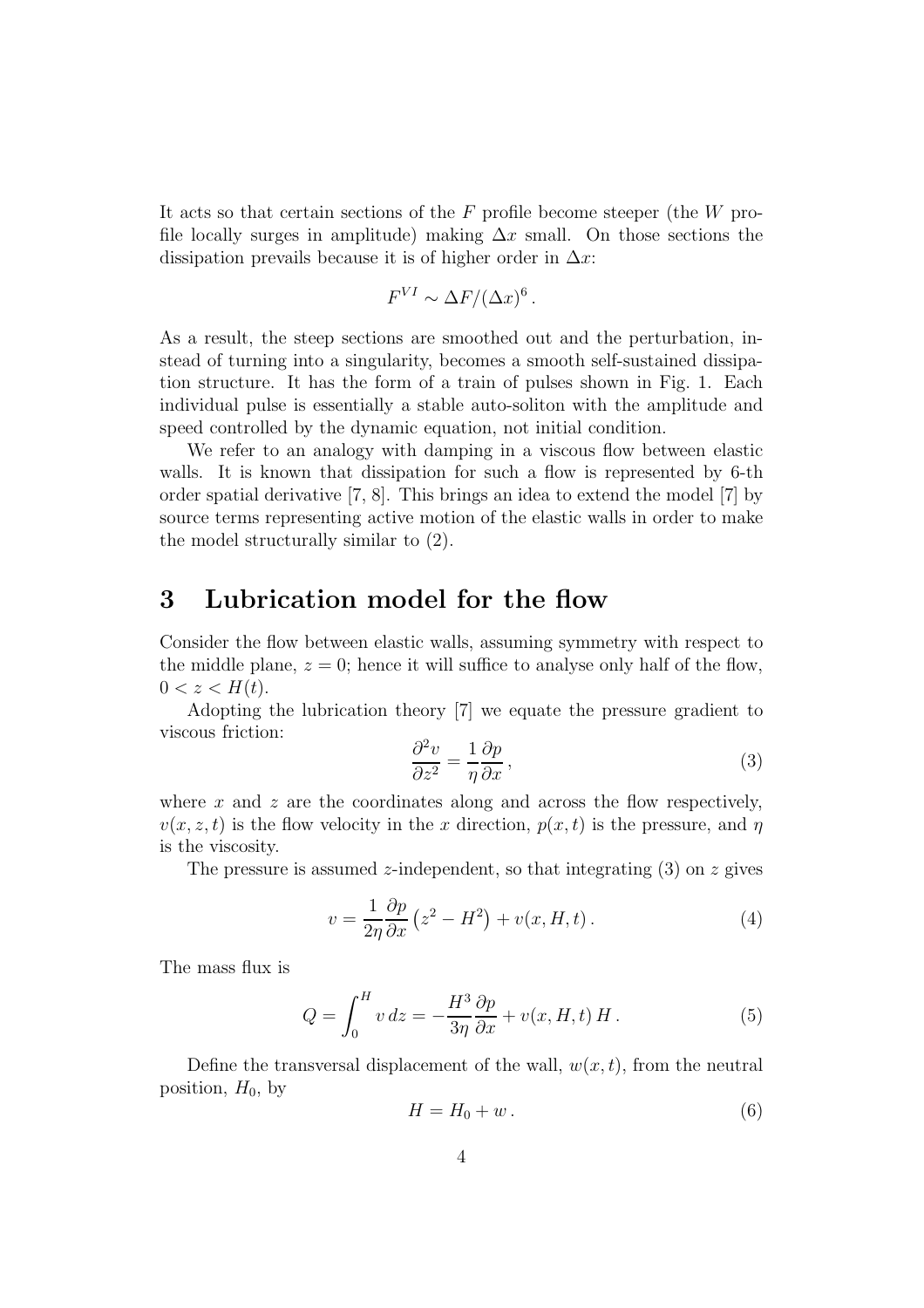Then the continuity equation can be written in the form

$$
\frac{\partial w}{\partial t} + \frac{\partial Q}{\partial x} = 0.
$$
 (7)

Substituting (5) into (7) gives

$$
\frac{\partial w}{\partial t} = \frac{\partial}{\partial x} \left[ \frac{H^3}{3\eta} \frac{\partial p}{\partial x} - v(x, H, t) H \right].
$$
 (8)

# 4 Passive elastic walls

Equation (8) links the displacement of the flow boundary, coinciding with the wall, to the flow pressure. The elasticity theory [9, 10] provides the reverse link from the pressure to the displacement:

$$
p = D\frac{\partial^4 w}{\partial x^4} - \frac{\partial}{\partial x} \left( N \frac{\partial w}{\partial x} \right) , \qquad (9)
$$

where

$$
N = \frac{Eh}{1 - \nu^2} \left[ \frac{\partial u}{\partial x} + \frac{1}{2} \left( \frac{\partial w}{\partial x} \right)^2 \right].
$$
 (10)

In (9) and (10)  $u(x, t)$  is the wall's displacement along the flow, D is the flexural rigidity of the wall,  $E$  is Young's modulus,  $h$  is the thickness of the wall,  $\nu$  is Poisson's ratio, and N is the force caused by the displacements.

Substituting (10) and (9) into (8), and using the no-slip boundary condition,

$$
v(x, H, t) = \frac{\partial u}{\partial t},
$$

we obtain

$$
\frac{\partial w}{\partial t} = \frac{D}{3\eta} \left( H^3 w^V \right)' - \frac{Eh}{6\eta (1 - \nu^2)} \left[ H^3 \left( w^{\prime 3} \right)'' \right]'
$$

$$
- \frac{Eh}{3\eta (1 - \nu^2)} \left[ H^3 (u'w')'' \right]' - \left( \frac{\partial u}{\partial t} H \right)' . \tag{11}
$$

The shear stress in the fluid is  $T = \eta \partial v / \partial z$ , therefore on the boundary,  $z = H$ , using (4),

$$
T = p'H.
$$
\n<sup>(12)</sup>

This shear stress must be equal to the shear stress produced by the wall,

$$
T = N'.
$$
\n<sup>(13)</sup>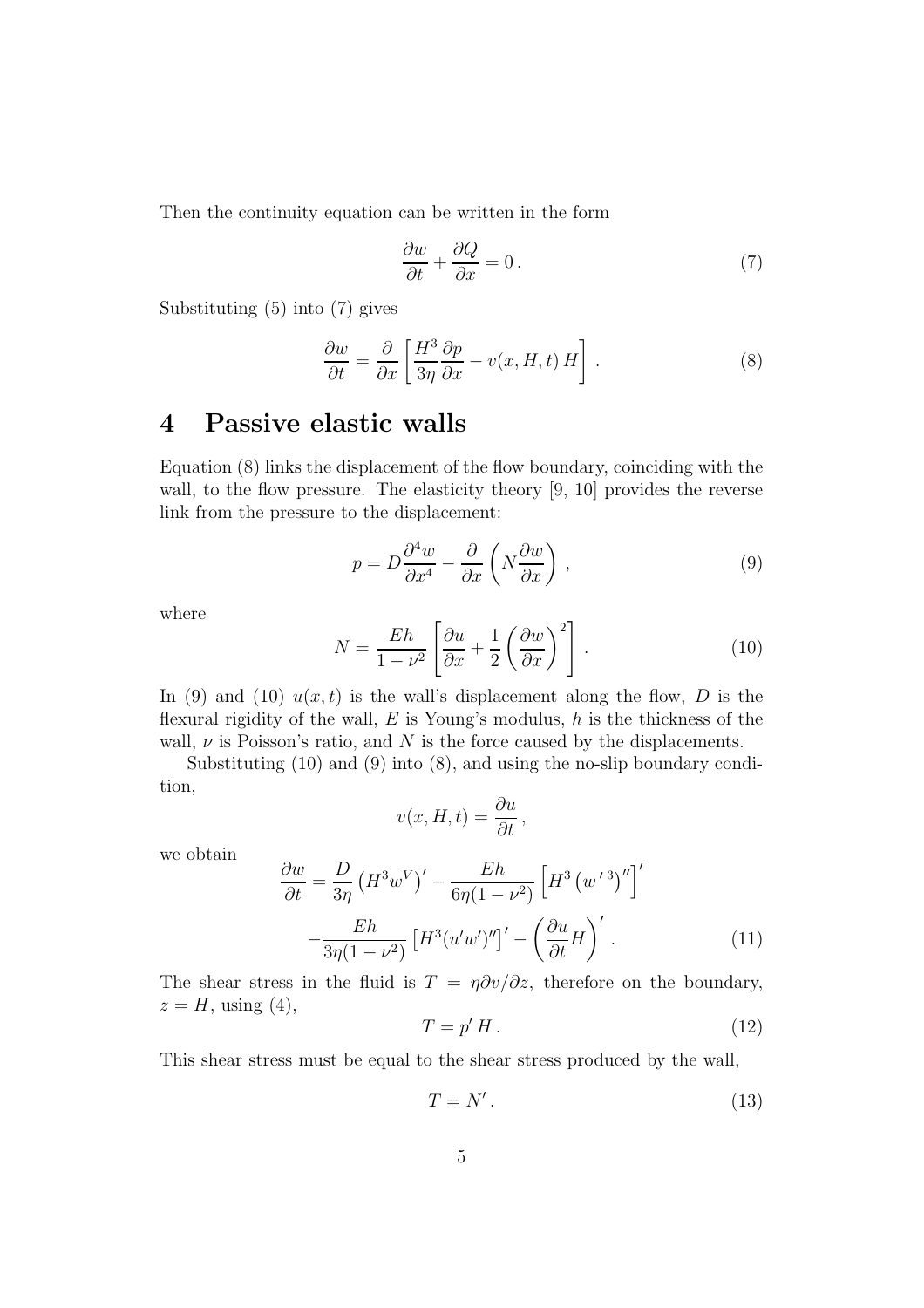Equating  $(12)$  and  $(13)$  with the use of  $(10)$ , we have

$$
\frac{E}{1-\nu^2} \left[ u'' + \frac{1}{2} \left( w'^2 \right)' \right] = p' H. \tag{14}
$$

The three equations (11), (14) and (9) form the closed system with respect to the three unknown functions  $w(x, t)$ ,  $u(x, t)$  and  $p(x, t)$ . Observe that the pressure can be trivially eliminated.

Now solve the system for small-amplitude perturbations. They satisfy the linearised equations

$$
\frac{E}{1 - \nu^2} u'' = DH_0 w^V,
$$
  
\n
$$
\frac{\partial w}{\partial t} = \frac{H_0^3}{3\eta} Dw^{VI} - \frac{\partial u'}{\partial t} H_0.
$$
\n(15)

Looking for solutions

$$
w = A(t)\sin(kx), \quad u = B(t)\cos(kx),
$$

we obtain

$$
\frac{E}{1-\nu^2}B = -DH_0k^3A,
$$
  

$$
\frac{dA}{dt} = -\frac{H_0^3}{3\eta}Dk^6A + H_0k\frac{dB}{dt}.
$$

It is easy to deduce that the amplitudes decay:

$$
A(t)\sim B(t)\sim \exp\left[-\,\frac{H_0^3DE k^6}{3\eta E+3\eta DH_0^2(1-\nu^2)k^4}\,t\right]\,.
$$

# 5 Active elastic walls

We intend to construct a model assuming that the walls actively move. Suppose that, when deflecting from the neutral position, they exert extra pressure relative to (9):

$$
p = Dw^{IV} - (Nw')' + p_1, \qquad (16)
$$

where  $p_1$  depends on w. We postulate that  $p_1$  is proportional to the 4-th power of the vertical displacement (this will lead to an analogy with the term  $W^3$  in (2)):

$$
p_1 = -\alpha w^4, \quad \alpha > 0. \tag{17}
$$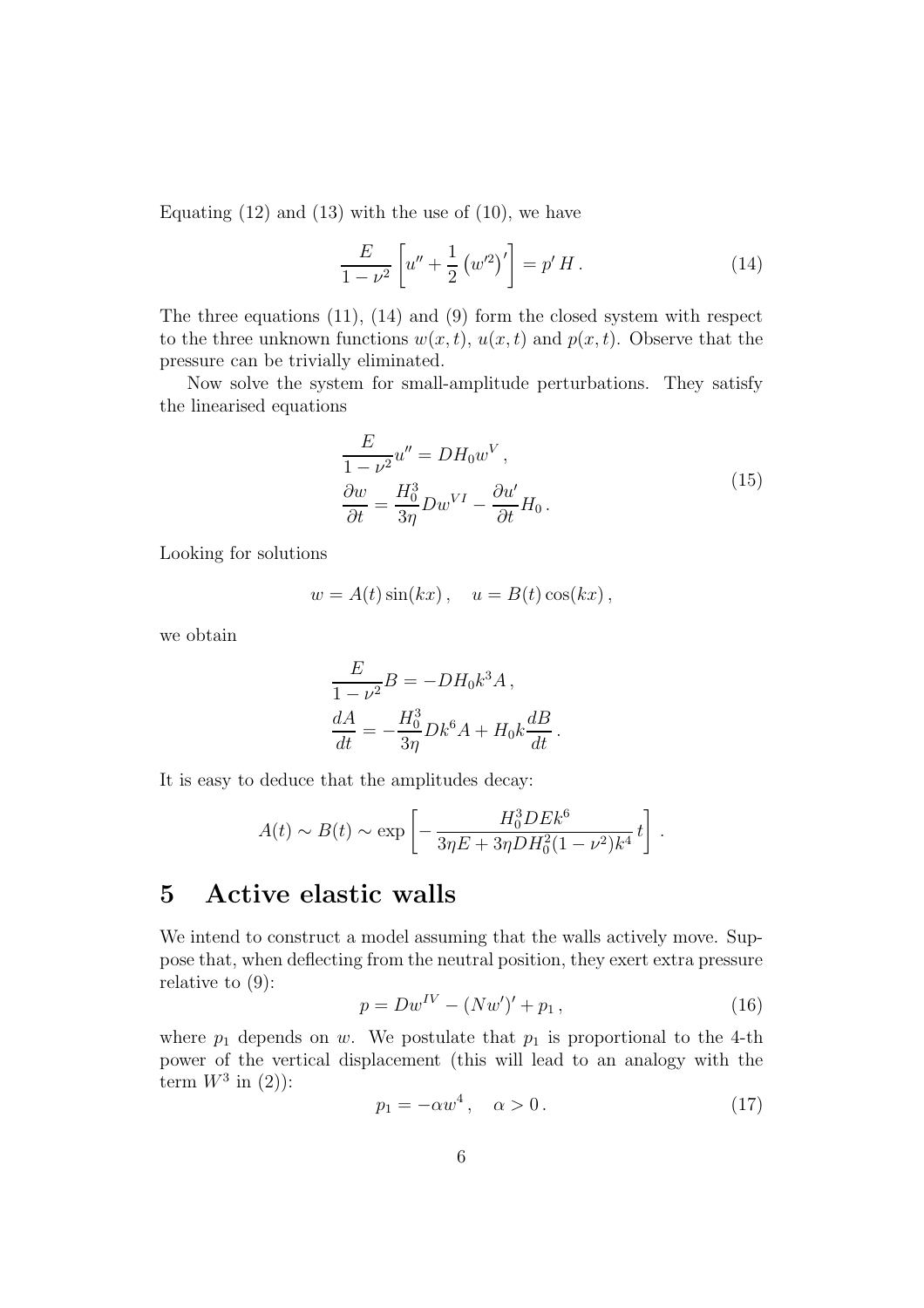Further, we suppose that the walls actively move along the flow, thereby producing extra shear stress relative to (14). We postulate that the wall's motion along the flow, represented by the displacement u and velocity  $\partial u/\partial t$ , is coupled with w. Specifically, the H-weighted velocity along the flow,  $H\partial u/\partial t$ , combined with the other u-containing term in  $(11)$ , is proportional to the 5-th power of w (this will lead to an analogy with the term  $W^4$  in (2)):

$$
-\frac{Eh}{3\eta(1-\nu^2)}H^3(u'w'')'' - \frac{\partial u}{\partial t}H = \beta w^5, \quad \beta > 0.
$$
 (18)

From physical viewpoint this relation should reflect an extra (active) shear stress, which we denote  $T_1$ . It must be such that the condition of continuity of stress on the boundary is satisfied:

$$
T_1 + \frac{E}{1 - \nu^2} \left[ u'' + \frac{1}{2} \left( w'^2 \right)' \right] = p' H, \qquad (19)
$$

where the pressure  $p$  is represented by  $(16)$ .

While we cannot justify specific powers used in (17) and (18), these laws express a biologically motivated property of larger active response from the walls to larger deformations w.

Under the assumptions  $(16)$ ,  $(17)$  and  $(18)$ , the equation  $(11)$  governing the dynamics of the vertical displacement becomes  $u$ -independent:

$$
\frac{\partial w}{\partial t} = \frac{D}{3\eta} \left( H^3 w^V \right)' - \frac{Eh}{6\eta (1 - \nu^2)} \left[ H^3 \left( w^{\prime 3} \right)'' \right]'
$$

$$
- \frac{1}{3\eta} \alpha \left[ H^3 \left( w^4 \right)' \right]' + \beta \left( w^5 \right)' . \tag{20}
$$

We arrived at the closed system. The procedure of finding solution is as follows. The function  $w(x, t)$  is obtained from (20) under, say, periodic boundary conditions. Then  $u(x, t)$  can be found from (18) and the pressure from (16), (17). The extra shear stress  $T_1(x,t)$  and total stress are obtained from (19).

Let us analyse the mechanism of (20) in the same way as we did for the combustion equations. Transform  $(20)$  into the equation with respect to f defined by  $w = f'$ :

$$
\frac{\partial f}{\partial t} = \frac{D}{3\eta} H^3 f^{VI} - \frac{Eh}{6\eta (1 - \nu^2)} H^3 \left[ (f'')^3 \right]'' - \frac{1}{3\eta} \alpha H^3 \left[ (f')^4 \right]' + \beta (f')^5. \tag{21}
$$

Note that the first two terms in the right-hand side come with the classical theory and, therefore, are dissipative.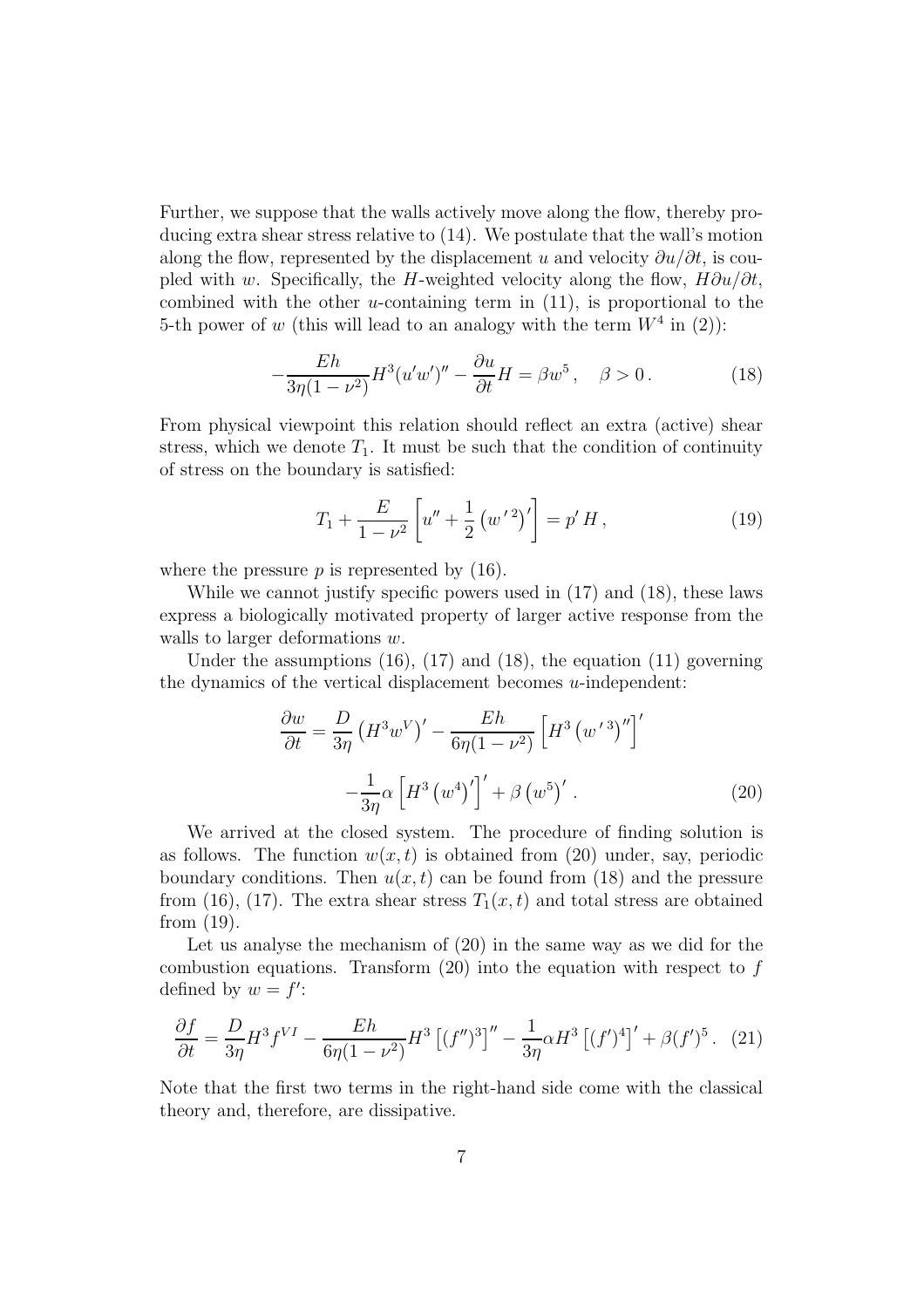Comparing with (1), mark the higher order of nonlinearity of the source (4-th instead of 3-rd); this is necessary to overpower the 3-rd order classical term in (21). Accordingly, the last term in (21) has even higher, 5-th, order of nonlinearity, required to counterbalance the source as the perturbation grows.

Evaluate the terms by the order of magnitude in absolute value. The source,

$$
\frac{1}{3\eta} \alpha H^3 \left[ (f')^4 \right] ' \sim (f')^3 f'' \sim (\Delta f)^4 / (\Delta x)^5 .
$$

As the amplitude of the perturbation increases, the 5-th order nonlinearity comes into play:

$$
\beta(f')^5 \sim (\Delta f)^5/(\Delta x)^5.
$$

It steepens the profile of f at certain sections where the dissipation eventually prevails due to higher order in  $\Delta x$ :

$$
\frac{D}{3\eta}H^3f^{VI} \sim \Delta f/(\Delta x)^6.
$$

This mechanism is similar to that of (1), so pulse waves should exist in the hydro-elastic model.

## 6 Discussion

Our model meets the two major requirements: autonomity and capacity to produce pulses as auto-waves. The pulses are a corollary of the assumption that the walls actively push the fluid against viscous forces.

A living organism is a self-organised system. The property of our model to exhibit, in contrast to all other biofluid models, a self-organised behaviour is new in pulse modelling. It remains to be seen whether or not this approach can lead to practical modelling. However, we predict, based on the classical mechanical laws employed, that, if the walls are coupled with the flow exactly as prescribed by (16) and (18), then the pulses would occur. Theoretically a veryfying experiment can be set up, although it may not be technically simple.

An important issue is self-consistency of the model. It should guarantee that overall displacement of the arteries over some period of time,  $\tau$ , is zero. This condition can be written as

$$
\int_{\tau} \frac{\partial u}{\partial t} dt = 0, \quad \int_{\tau} \frac{\partial w}{\partial t} dt = 0.
$$
\n(22)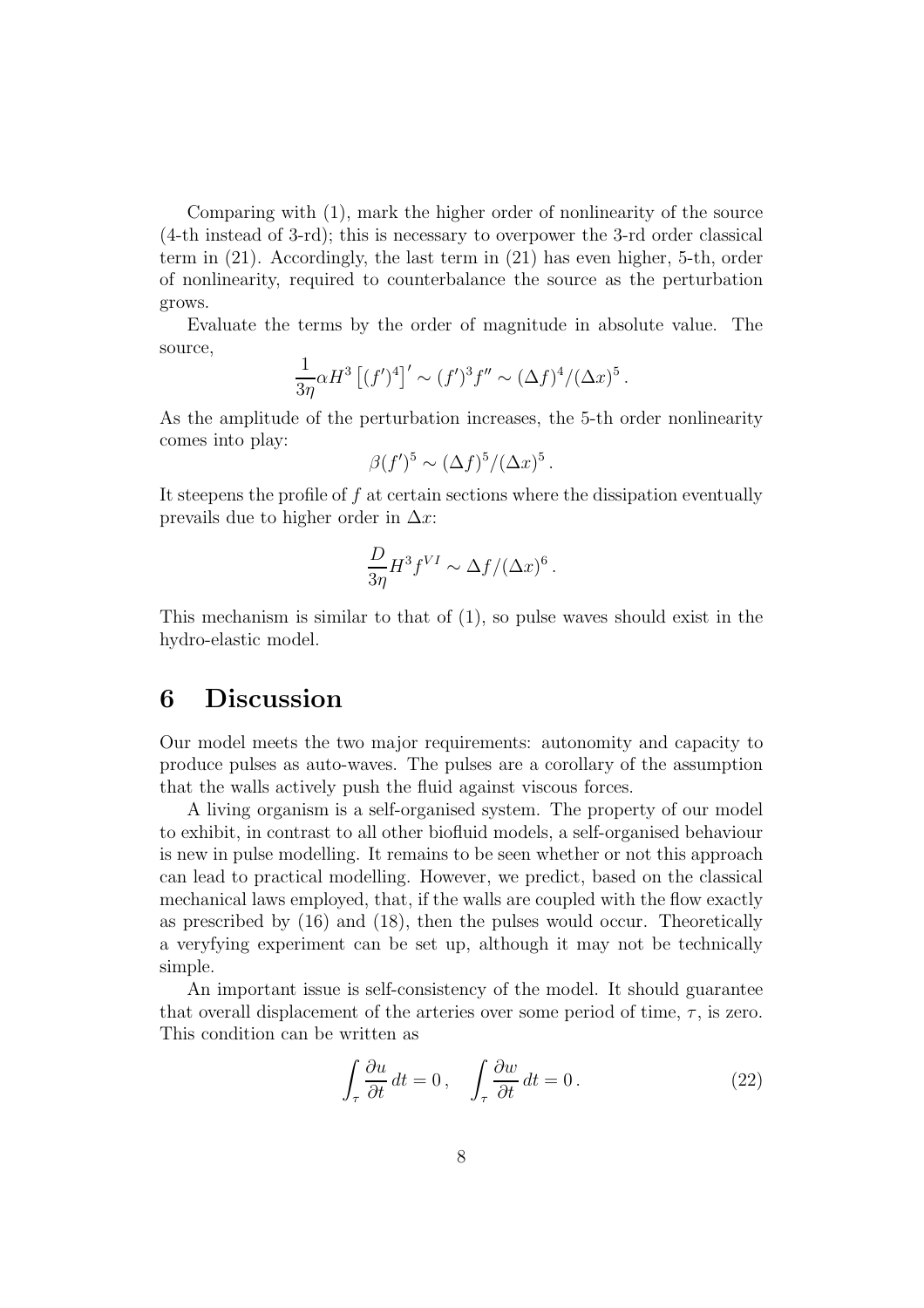In the proposed model the zero value of the *transversal* displacement,  $w$ , is guaranteed by periodicity of w. Indeed, the wave solution depends on  $x/c + t$ , where c is the wave speed. Integrating equation (20) on t over the wave period, or many periods, is equivalent to integrating on  $x/c$ . This gives zero because all the terms in the equation's right-hand side are full derivatives and the expressions under them are periodic.

Periodicity of the displacement *along the flow*,  $u$ , is more difficult to achieve. In view of (18), the first condition (22) becomes

$$
\int_{\tau} \left[ \frac{Eh}{3\eta(1-\nu^2)} H^2(u'w')'' + \frac{\beta}{H} w^5 \right] dt = 0. \tag{23}
$$

At this stage of the modelling we use the fact that the value of parameter  $\beta$ is at our disposal; it can be tuned so that (23) is satisfied.

Note that, unlike the combustion model (2), the hydro-elastic model (20) generates only pulses travelling to the left. This is caused by the asymmetry: the source term acts as a source only on sections with positive slope,  $f' > 0$ , because on those sections,  $-(f')^3 f''$  is effectively an inti-diffusion with negative coefficient,  $-(f')^3 < 0$ , in front of  $f''$ , whereas on negative slopes,  $f' < 0$ , it acts as diffusion. Yet, we are satisfied with this property as it implies that our quasi-artery "knows" the direction to "heart", which would be to the right in Fig. 1, and therefore generates pulses travelling in the opposite direction, to the left.

Our next remark goes to the expressions adopted for the extra pressure  $(17)$  and extra shear stress  $(18)$ – $(19)$ . They are empirical and contain the unknown coefficients  $\alpha$  and  $\beta$ . The fact that we have only two of them is rather positive because for complex systems such as biological, the more details one takes into account the more coefficients need to be involved. Always, values of such coefficients are difficult to determine.

#### 7 Conclusion

We presented an autonomous model, without directly linking to biology at this stage, of a hypothetical flow between active walls. Lubrication theory is used for the flow, and the walls are supposed to actively exert pressure and shear stress. The analogy with the combustion front equations indicates that the model should have auto-wave solutions in the form of pulses.